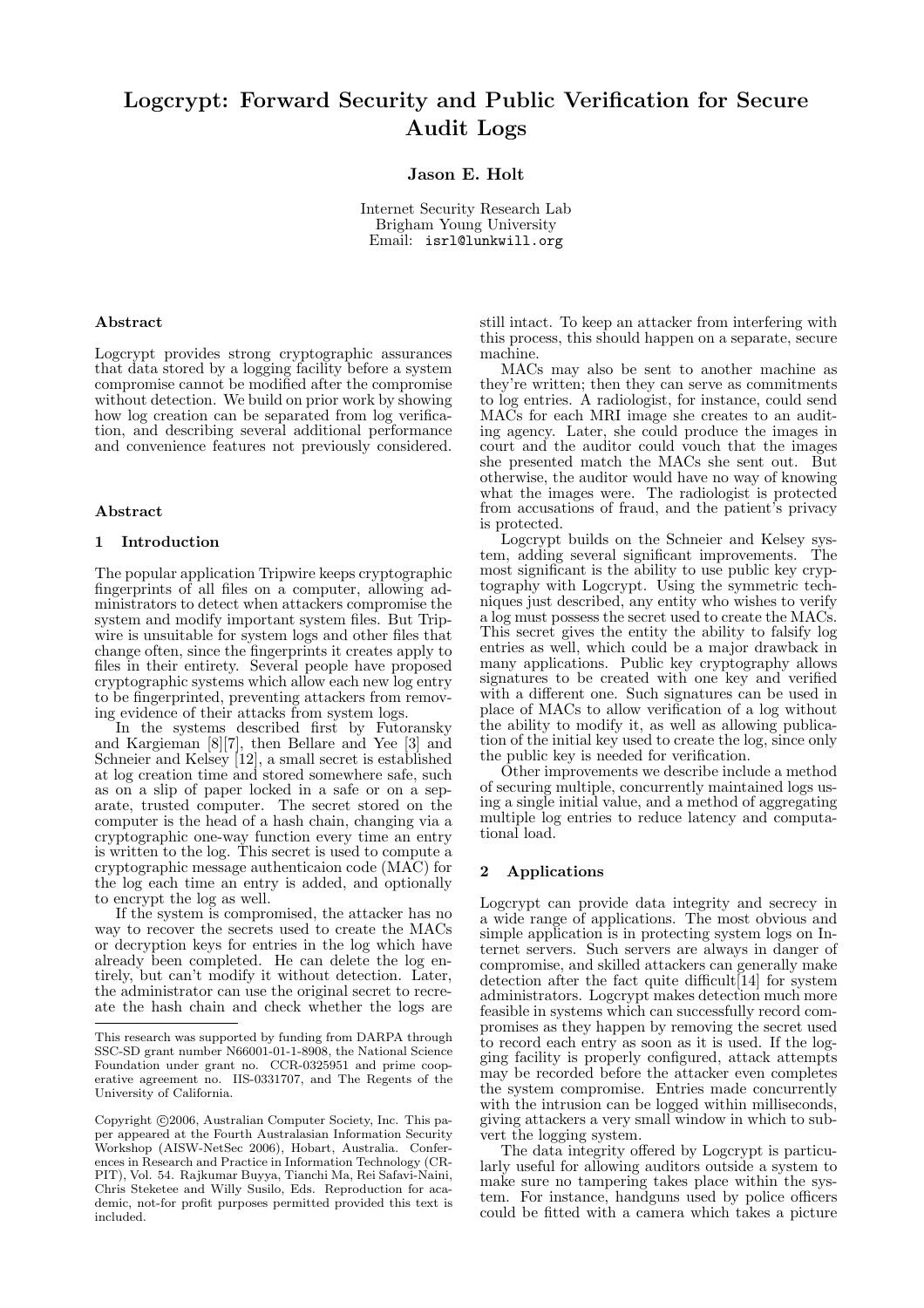each time the gun is fired, then stores the image with a Logcrypt MAC. Later, the pictures can be used for forensic analysis of a crime scene. Officers are protected against accusations of tampering, since MACs cannot be forged later, even with access to the internals of the device.

Logcrypt secrecy allows data to be stored "writeonly". For instance, photographers employed by news agencies sometimes take pictures which are embarassing to the government of the country in which they take them. This can place photographers in significant personal danger. A photographer using a Logcrypt-equipped camera, however, could establish a secret with the home office before leaving for his assignment. Logcrypt then encrypts each image a few seconds after it is recorded. Even the photographer himself will be unable to view the pictures he takes until he transmits the data to the home office, since the symmetric key used to encrypt each image will be deleted immediately after use, and Logcrypt's tamper evidence will reveal any surreptitiuos modifications.

Audio recorders can make use of both the secrecy and integrity provided by Logcrypt. A journalist taking voice notes or recording interviews could benefit from secrecy in the same way as the photographer in the last example. Secrecy also protects audio entries from thieves and unscrupulous officials. Message integrity ensures that the interview isn't edited later without detection.

Publicly verifiable logs can be used for systems which need to be publicly audited, such as financial books for publicly held companies and voting systems in democratic countries. When such logs are properly created and their initial public keys sent to external auditors, not even their creators can go back and change entries once they're entered. For example, an honest system administrator could set up a log to record all financial bookkeeping entries for a company, sending the initial public key to external auditors before the first entry arrives. After each entry is recorded, the private key used to create it is destroyed automatically. Later, the CFO approaches the administrator and demands that certain entries be replaced to hide poor quarterly results. But the administrator has no power to do so – the private keys for the existing entries have been deleted, and the auditing agency will be able to detect any missing or modified entries if it ever verifies the log. Of course, the CFO can prevent future entries from being recorded properly (or even reaching the system), but existing entries are irrevocably tamper-evident.

# 3 Related Work

In 1995, Futoransky and Kargieman [8][7] proposed the fundamental technique on which Logcrypt is built. In 1997, Bellare and Yee [3] published a more theoretical paper based on a very similar technique. Their systems closely relate to the simple system we present in section 5. Futoransky and Kargieman's work led to MSyslog [10], an open source implementation of the Unix syslog service with integrity protection. Bellare and Yee mentioned the idea of forward security using signatures, and in 1999 proposed a forward secure public key signature scheme [2], but did not further discuss its application to secure audit logs. By contrast, our system can use any signature scheme in an easy to understand construction.

Schneier and Kelsey proposed another similar system [12][13][9]. Their system uses the same fundamental construct, but gives a precise protocol for its implementation in a distributed system, describing how messages are sent to external machines upon log creation and closing. Their system also closely relates

to the simple system we present in section 5, but neither system addresses public verifiability, metronome entries, multiple concurrent logs, or high load conditions.

Chong, Peng and Hartel discussed the possibilities offered by tamper-resistant hardware in conjunction with a system like Schneier and Kelsey's in [5], and implemented their system on an iButton.

Waters et al described how identity-based encryption can be used to make audit logs efficiently searchable in [15]. Keywords which relate to each log entry are used to form Identity Based Encryption (IBE) public keys with which the entry's key is encrypted. Administrators allow searching and retrieval of entries matching a given set of keywords by issuing clients the corresponding IBE private keys.

# 4 Overview

Assuming Logcrypt's design, construction and underlying cryptographic primitives are sound, then if a system is secure from tampering at a time  $t$ , and the computational overhead from Logcrypt's cryptographic operations takes  $l$  milliseconds, then log entries created until time  $t - l$  will have forward secrecy in the sense that tampering will be detectable with overwhelming probability.

Three elements of Logcrypt form the foundation of its security:

- 1. Logs begin in a known state which is recorded in a secure external system.
- 2. The security of an earlier state can be used to verify the integrity of a later state, assuming the system is secure in both states.
- 3. Once a secret is used to secure a log entry, it is erased from memory as soon as possible.

Hash chains make it easy to fulfill these requirements. In a hash chain, a secret  $s$  is hashed by a cryptographically strong one-way function to produce the next links in the chain,  $s_1 = h(s)$ ,  $s_2 = h(s_1)$ , etc. One-wayness means it is assumed to be computationally infeasible to find  $s$  given  $s_1$ , even though calculating  $s_1 = h(s)$  is generally quite efficient.

The simple system we propose is essentially a simplification of the system described in [12]. We first define our simple system, then give the public-key variant, and then describe several other features relevant to real systems.

We have to be careful in describing the assurances our system makes. Once an attacker gains complete control over a system, he can control virtually everything that happens from that point. Consequently, our system provides tamper-evidence by removing secrets from the system as soon as possible: once a secret has been destroyed, that secret can effectively protect information through cryptography.

It is also worthwhile to consider the difference between logs which merely reside on a system and logs which are used to detect attempts at compromising the system. In the latter case, the latency  $l$  can make the difference between an attack being recorded in a tamper-evident log and an attack in which all the evidence is removed. Logcrypt can have values of l in low milliseconds on modern PCs, and may be low enough to prevent even automated, targeted attacks which anticipate use of Logcrypt and attempt to prevent incriminating entries from being recorded. For logs which don't record breakin attempts, l primarily determines how quickly an attacker must decide to manipulate an entry once it is received, which will generally be on a long, human timescale, as in the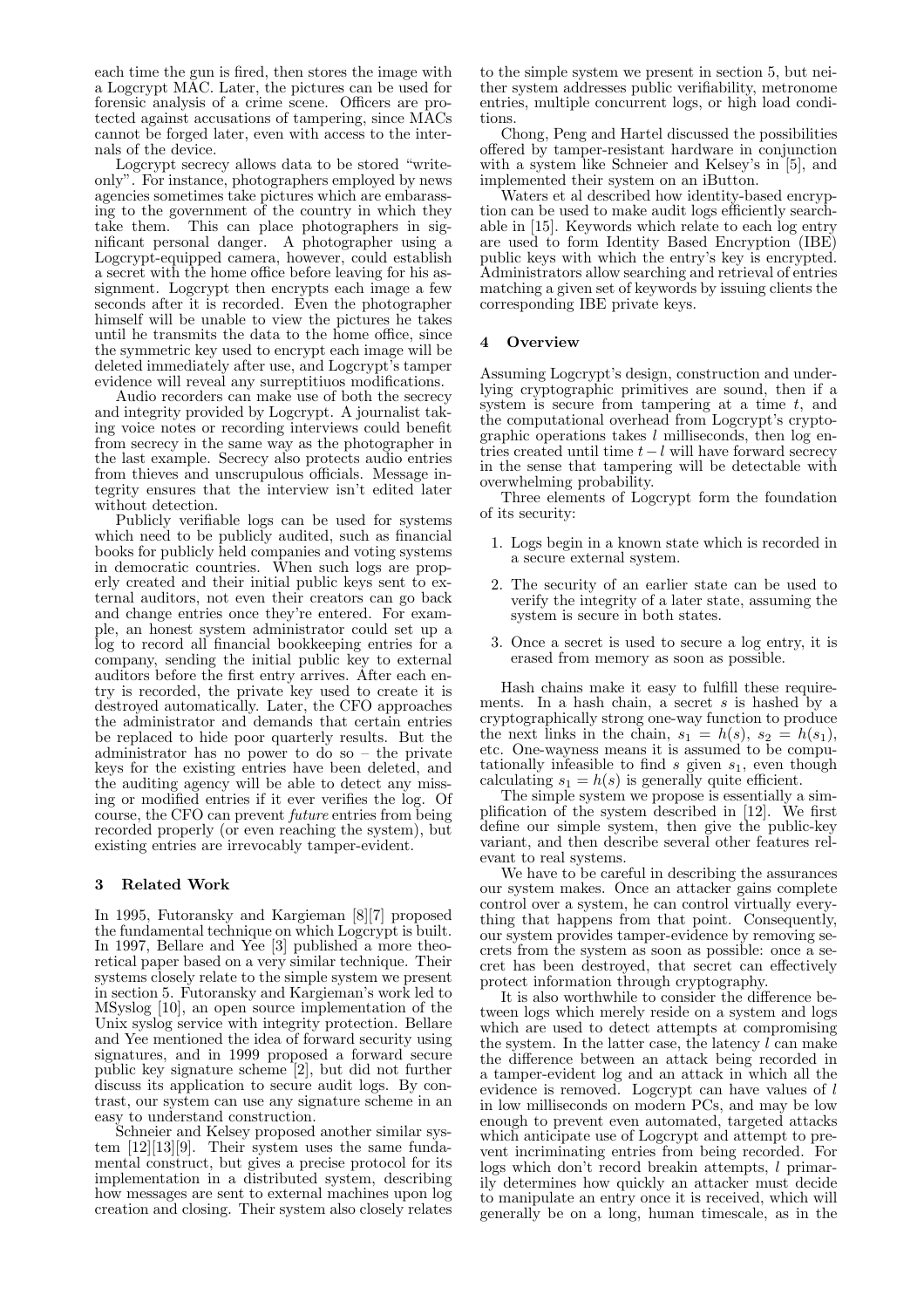

Figure 1: Simple forward security using Message Authentication Codes.



Figure 2: Verifying entries in the simple scheme.

case of a CFO who wishes to modify financial bookkeeping entries.

# 5 Simple System

Our fundamental system is illustrated in figure 1. An initial secret is used to start a hash chain in which each link is used to derive keys for a single log entry by hashing the constant-sized links with an additional constant (0 for MAC keys, 1 for encryption keys).

As soon as a key is used, it is erased from memory. Likewise, the link in the hash chain used to create each entry must be erased as soon as it has been used. Consequently, only the bottom link in the hash chain and the keys it generates exist in memory while the logging system awaits a new entry.

Figure 3 illustrates how Logcrypt can provide confidentiality as well as integrity. A second key is derived from each link in the hash chain and used to encrypt the entry. In a system without encryption, each entry  $L_i$  can briefly be described as follows, where  $s_i = h(s_{i-1})$  and  $s_0$  is the initial secret and | denotes concatenation:

$$
L_i = \langle MAC(h(0|s_i), log_i), log_i \rangle
$$

In a system using encryption, each entry additionally encrypts  $log<sub>i</sub>$ :

$$
L_i = \langle MAC(h(0|s_i), log_i), E(h(1|s_i), log_i) \rangle
$$



Figure 3: Forward security plus secrecy.

More formally, the Logcrypt algorithm for MACbased integrity protection with optional encryption is as follows:

Given

- A secure cryptographic hash function  $h(input)$
- A secure message authentication code MAC(secret, plaintext)

A secure encryption function  $E(\text{secret}, \text{plaintext})$ 

Begin

- Randomly generate or accept as input an initial unique secret s
- Store  $\overline{s}$  securely (generally accomplished by sending it to a separate machine)

Loop

Ensure that the next 3 steps completely destroy the prior values: Calculate the next link:  $s = h(s)$ 

Derive the MAC key:  $mkey = h(0|s)$ 

Derive the encryption key:  $ekey = h(1|s)$ 

Wait for the next log entry: 
$$
log_n
$$
  
Let  $MAC_n = MAC(mkey, log_n)$   
If encrypting,  
*ciphertext<sub>n</sub>* = E(ekey, log<sub>n</sub>)  
Output  $\langle MAC_n, ciphertext_n \rangle$   
Else

Output  $\langle MAC_n, log_n \rangle$ 

Verifying a log later proceeds as follows: Given

The initial secret s

The decryption function  $D$  corresponding to  $E$ If encryption was used, a list of log entries such that  $L_i = \langle MAC_i, ciphertext_i \rangle$ Otherwise,  $L_i = \langle MAC_i, log_i \rangle$ Begin **Loop** for  $L_1..L_{|L|}$ : Calculate the next link:  $s = h(s)$ Derive the MAC key:  $mkey = h(0|s)$ Derive the decryption key:  $dkey = h(1|s)$ If encryption was used, set  $log_i$  $D(dkey, ciphertext<sub>i</sub>)$ 

Abort unless  $MAC_i = = MAC(mkey, log_i)$ (optionally output  $log_i$ )

Indicate success.

### 6 Public Key Systems

The primary disadvantage of the symmetric system just described is that verification of a MAC requires the same key that was used to create it. This means that anyone with the ability to verify a particular log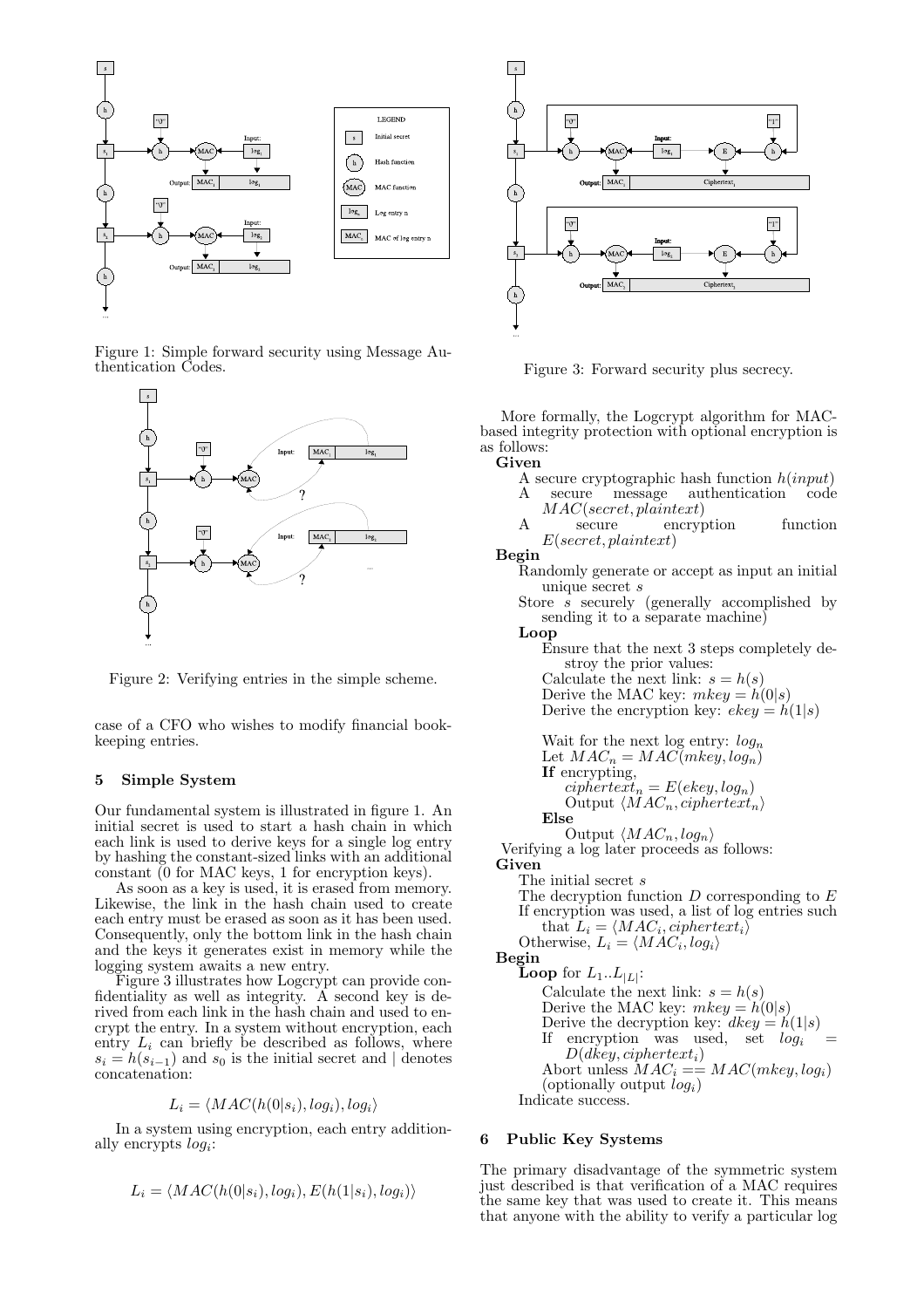

Figure 4: Forward security with public verifiability.

entry could create arbitrary alternative entries which would also appear correct.

Public key cryptography provides the ability to separate signing from verification and encryption from decryption. This section describes how the signing/verification separation can be used to create logs which can be verified by anyone. We omit discussion of creative applications of the encryption/decryption separation, although several such applications are possible, particularly when using identity based encryption.

Bellare and Miner proposed a public key counterpart to hash chains in [2] which could be used with our simple system. Here we propose a system which is perhaps less elegant, but which can be used with any signature scheme, avoiding the uncertainty associated with less established public key constructions. Then we present an optimization which works with any identity-based signature scheme.

Figure 4 shows the public key variant of Logcrypt. A signature replaces the MAC, and we add a special log meta-entry listing the next n public keys which will be used for signing. Then the next  $n-1$  entries can be described as follows  $(i \in (1..n-1))$ :

# $L_i = \langle log_i, Sign(private_i, log_i) \rangle$

The last private key,  $private_n$ , is used to sign the meta-entry listing the next  $n$  public keys.

More formally, the Logcrypt algorithm for signature-based integrity protection is as follows:

Given

- A public-key signature function Sign(private, message)
- A value  $\overline{n}$  describing how many public/private keypairs will be stored in memory.

# Begin

- Generate an initial random public/private keypair,  $(pub_0, private_0)$
- Store  $pub<sub>0</sub>$  securely (generally, by sending it to a separate machine)

Loop



Figure 5: Verifying entries in the public key scheme.

Create random keypairs  $\langle (pub_1, private_1)...(pub_n, private_n) \rangle$ Create the meta-entry listing the public keys:  $meta = \langle pub_1..pub_n \rangle$ Generate the signature on the meta-entry:  $sig_0 = Sign(private_0, meta)$ Securely delete  $private_0$ . ( $pub_0$  may also be removed). Output  $\langle meta, sig_0 \rangle$ Set  $\overline{i} = 0$ Loop Increment i If  $i == n$ , exit the inner loop Wait for the next log entry:  $log_i$ Calculate  $sig_i = Sign(private_i, log_i)$ Securely delete  $private_i$ .  $(pub_i$  may also be removed). Output  $\langle log_i, sig_i \rangle$ 

Set  $pub_0 = pub_n$ 

Set  $private_0 = private_n$ 

Recall that the second principle listed as foundational to Logcrypt's security in section 4 is the ability to validate a later log state using the state at an earlier entry. Hash chains actually derive later secrets from earlier secrets, even though all we need is validation. Consequently, it suffices to sign the public key that will be used at a later time using an earlier key, then throw away the signing key to fulfill the requirement that secrets be erased after they're used.

Verification proceeds as follows: Given

The initial public key  $pub<sub>0</sub>$ 

A public-key signature verification function  $Verify(pub, sig, message)$  which returns true iff sig is a signature for message made with pub

A list of log entries such that  $L_i = \langle log_i, sig_i \rangle$ 

Begin

- Set  $i=0$ Loop
	- Set  $meta = log_i$ Abort unless  $Verify(pub_0, sig_0, meta)$  returns true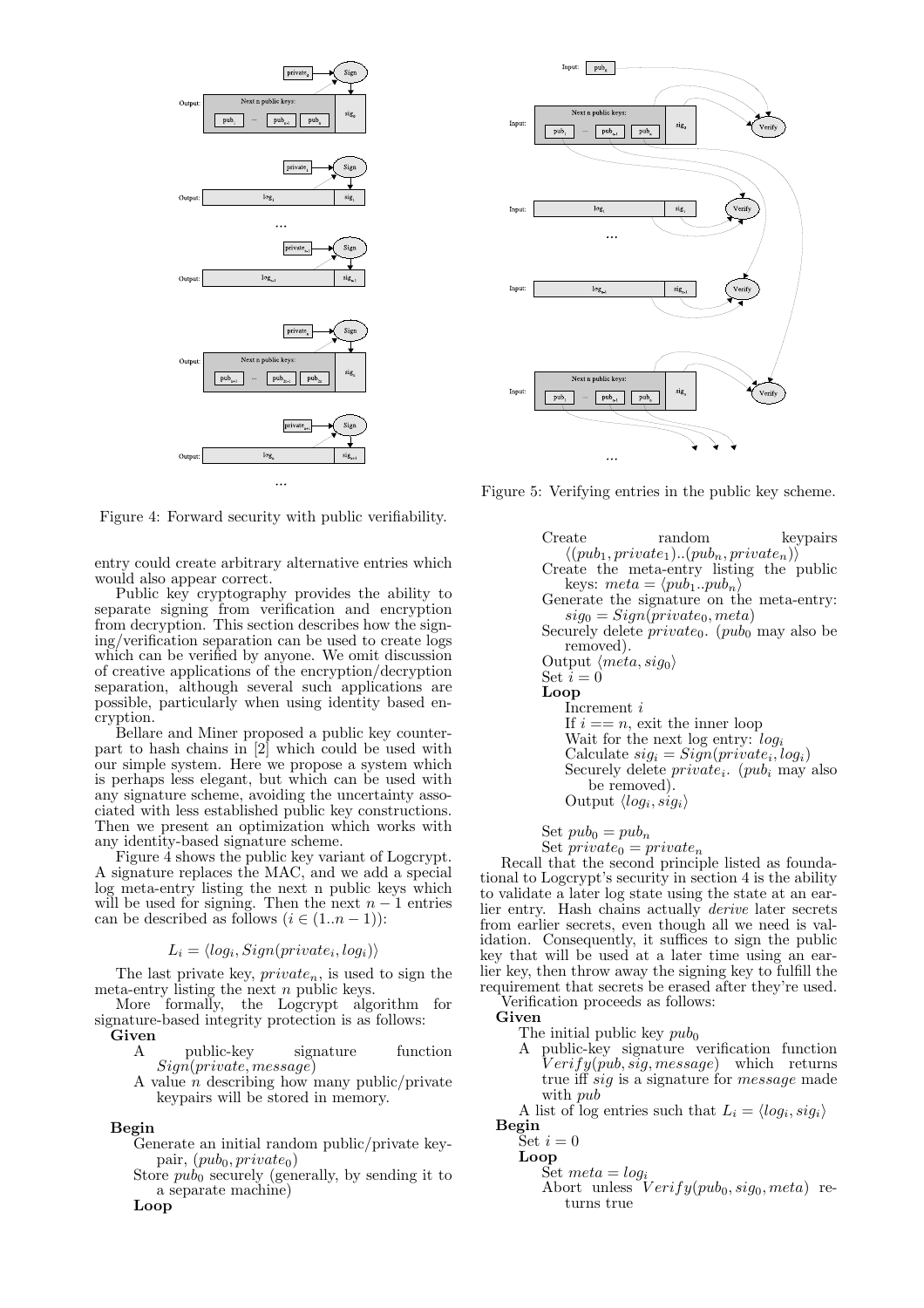Extract public keys  $pub_1..pub_n$  from meta Set  $i = 0$ Loop Increment  $i$  and  $j$ If  $j == n$ , exit the inner loop Abort unless  $Verify(pub_j, sig_i, log_i)$  returns true

Set  $pub_0 = pub_n$ Indicate success.

# 6.1 Elliptic Curve Cryptography

Elliptic curve cryptography (ECC) is becoming increasingly popular as an alternative to cryptosystems like RSA because its structure allows shorter key lengths to provide an equivalent degree of security. For example, an RSA key of 1620 bits is estimated by [6] to have the same security as an ECC key with only 256 bits, while more recent estimates [11] specify even longer RSA key lengths.

This property can be particularly useful for Logcrypt, since a new key must be generated and stored for each log entry. When log entries are short, this overhead can consume more than 50% of the total space required for the log. Since the specification in the last section makes no distinction between traditional and ECC cryptosystems, ECC-based signature algorithms can be used without modification to the algorithm. However, ECC is commonly used for identity-based encryption, which has further advantages in storage space which we consider in the next section. Note that while ECC provides favorable key size characteristics, it is much less supported by libraries such as OpenSSL than its traditional public key counterparts, and performance results vary greatly between implementations. Thus, we exclude ECC implementations from our performance results in section 10.

#### 6.2 Identity Based Signatures

Identity-based Signatures (IBS) allow public keys to be derived from arbitary bit strings and the public key of a Private Key Generator (PKG). Private keys can only be extracted from that string and the PKG private key. The construction given by Cha and Cheon [4] uses elliptic curves as the underlying mathematical construction for an IBS sceme, allowing Logcrypt to retain the advantage of short ECC keys while eliminating the need to list the individual public keys to be used for upcoming log entries. That is, public keys 1 through n can simply be derived from the strings  $"1", "2",$  etc., while the corresponding private keys are created with a function called Extract, cached in memory and deleted after use. A new private key generator (PKG) key is generated for each key block, since it is used to generate all the private keys, and must therefore be erased as soon as all n private keys have been created. The  $n-1$  entries corresponding to a PKG key can be described as follows, just as before  $(i \in (1..n-1))$ :

# $L_i = \langle log_i, Sign(private_i, log_i) \rangle,$

where  $private_i = Extract(PKGprivate, i)$ 

The last private key,  $private_n$ , is then used to sign the meta-entry listing just the next PKG public key.

Formally, here is the Logcrypt algorithm for IBS integrity protection: Given

An IBS function IBSign(private, message)

A private key extraction function  $private =$  $Extract(PKGprivate,i)$ 

Generate an initial random PKG keypair,  $\langle PKGpub, PKGprivate \rangle$ Store PKGpub securely (generally, by sending it to a separate machine) Loop Calculate private keys for the strings 1..n:  $private_i = Extract(PKGprivate, i)$ Securely delete *PKGprivate*. Set  $i=0$ Loop Increment i If  $i == n$ , exit the inner loop Wait for the next log entry:  $log_i$ Calculate  $sig_i = IBSign(private_i, log_i)$ Securely delete  $private_i$ .  $(pub_i$  may also be removed) Output  $\langle log_i, sig_i \rangle$ Generate a new PKG keypair,  $\langle PKGpub, PKGprivate\rangle$ Generate the meta-entry listing the new PKG key:  $meta = \langle PKGpub \rangle$ Generate the signature on the meta-entry:  $sig_n = IBSign(private_n, meta)$ Securely delete  $private_n$ . Output  $\langle meta, sig_n \rangle$ Since the public keys are always simply the strings 1 through n, they don't need to be stored in the meta

entry. Verification proceeds as follows: Given The initial PKG public key PKGpub An IBS verification function  $IBVerify(PKGpub, ID, sig, message)$ which returns true iff  $sig$  is a valid signature for *message* using the private key derived from  $PKGpub$  and the string ID A list of log entries such that  $L_i = \langle log_i, sig_i \rangle$ Begin Set  $i=0$ Loop Set  $j=0$ Loop Increment  $i$  and  $j$ If  $j == n$ , exit the inner loop Abort unless  $Verify(PKGpub, j, sig<sub>i</sub>, log<sub>i</sub>)$ returns true Set  $meta = log_i$ Abort unless  $Verify(PKGpub, n, sig<sub>i</sub>, meta)$ returns true Extract the new PKGpub from meta Indicate success.

# **Cumulative Verification**

In the construction given in [9], verification values for log entries validate the current log entry as well as the verification value for the previous entry. This is an advantage in that verifying an entry ensures that all prior entries were correct; the last value in such a log can be sent to an external auditor as a commitment to the entire log up until that point. In fact, the last value is the only value which needs to be stored – rather than storing each entry with its signature or MAC, log entries could be kept in one file and another could store only the most recent verification value.

This feature can trivially be added to the symmetric Logcrypt algorithm by adding the MAC of the previous entry as a third parameter to the  $MAC()$ function, and to the other two algorithms by including the cumulative hash of all prior entries with the current entry for the signing process. However, we chose to omit this feature in our specification because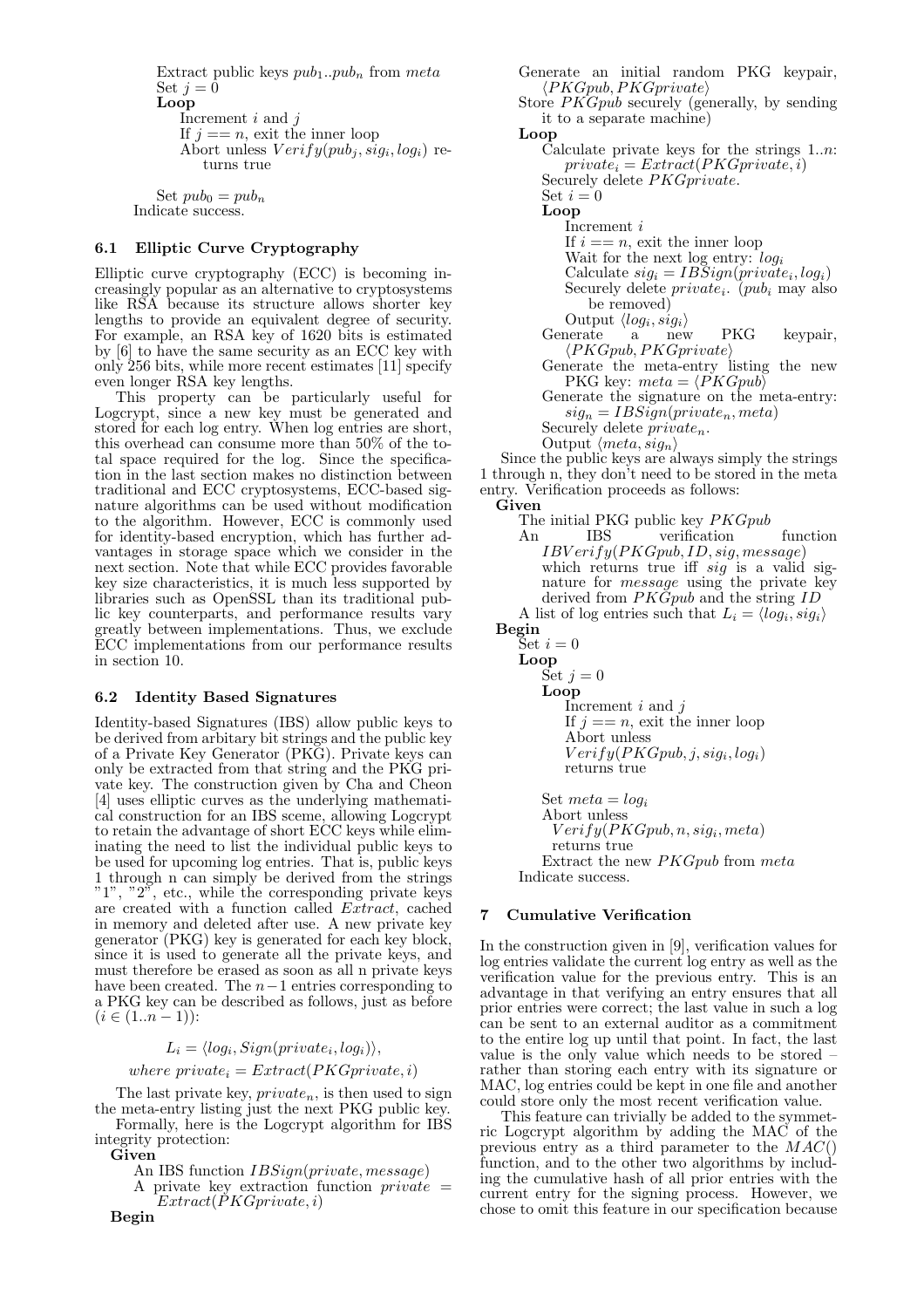

Figure 6: Forward security with public verifiability using Identity Based Signatures.



Figure 7: Verifying entries in the IBS scheme.

it can hamper forensic analysis in some situations.

Consider an attacker who deletes some number of log entries (not including a public key meta-entry) from the middle of a Logcrypt log which uses public key or identity based signatures and stores the signature for each entry. The verification process will detect that the log has been modified in either case. However, if cumulative hashes are being maintained, intact entries after the deletion cannot be verified since the cumulative hash of prior entries cannot be reconstructed without knowledge of the missing entries. Without cumulative hashing, the later entries can still be checked for validity.

Logcrypt logs using MACs are not so heavily impacted by this drawback, and users may find it worthwhile to use cumulative MACs by default. Entries after a deleted block can still be checked once the number of deleted entries are known as long as the MAC for each entry is kept (rather than storing only the last one), except for the entry immediately after the deleted block. That entry cannot be verified in a system using cumulative MACs since the previous MAC is unknown and thus prevents calculation of the current MAC.

Of course, an attacker aware of how Logcrypt works will tend to remove a Logcrypt log entirely, giving the analyst no information about the log, or leave it unchanged hoping that administrators won't notice any incriminating entries. But especially in situations where verification values are kept separately from a traditional-looking log, attackers may be unaware that Logcrypt is in use, and may remove only a few incriminating entries from the log.

#### 8 Detecting Truncation

Consider what happens if an attacker chooses to simply delete or truncate a Logcrypt log rather than attempting to modify existing entries without detection. Of course, no new valid entries can be added once a log has been truncated, since intermediate secrets will have been lost, and this will be detected during verification. But in the case of a log which only records breakin attempts, for example, a lack of new entries suggests that the system is still secure.

Logcrypt cannot prevent an attacker in control of a system from deleting and truncating files. But it can be used to let an administrator know when the log is no longer functioning normally by using metronome entries. Metronome entries are simply special log entries which are made at regular intervals to indicate that the log is still accepting new data. If an attacker truncates the log just before an incriminating entry was made, he also truncates any metronome entries entered after that entry, and must prevent any future entries from being recorded, since they will fail verification. The verification process can be augmented to ensure that all metronome entries are present at the time of verification. If any are missing, then the last valid entry indicates the earliest time at which the log could have been truncated. The unix utility syslog has built-in metronome entry support.

A related idea was described by Schneier and Kelsey  $[9]$ . They describe how a log can be securely closed by creating a special final entry and storing the final MAC off-site. Such a technique would be easy to use with Logcrypt in situations where this is needed.

#### 9 Multiple Logs

Perhaps the most inconvenient part of Logcrypt is the requirement that initial values be securely stored at log creation time. Most systems maintain logs for multiple services concurrently, and regularly prune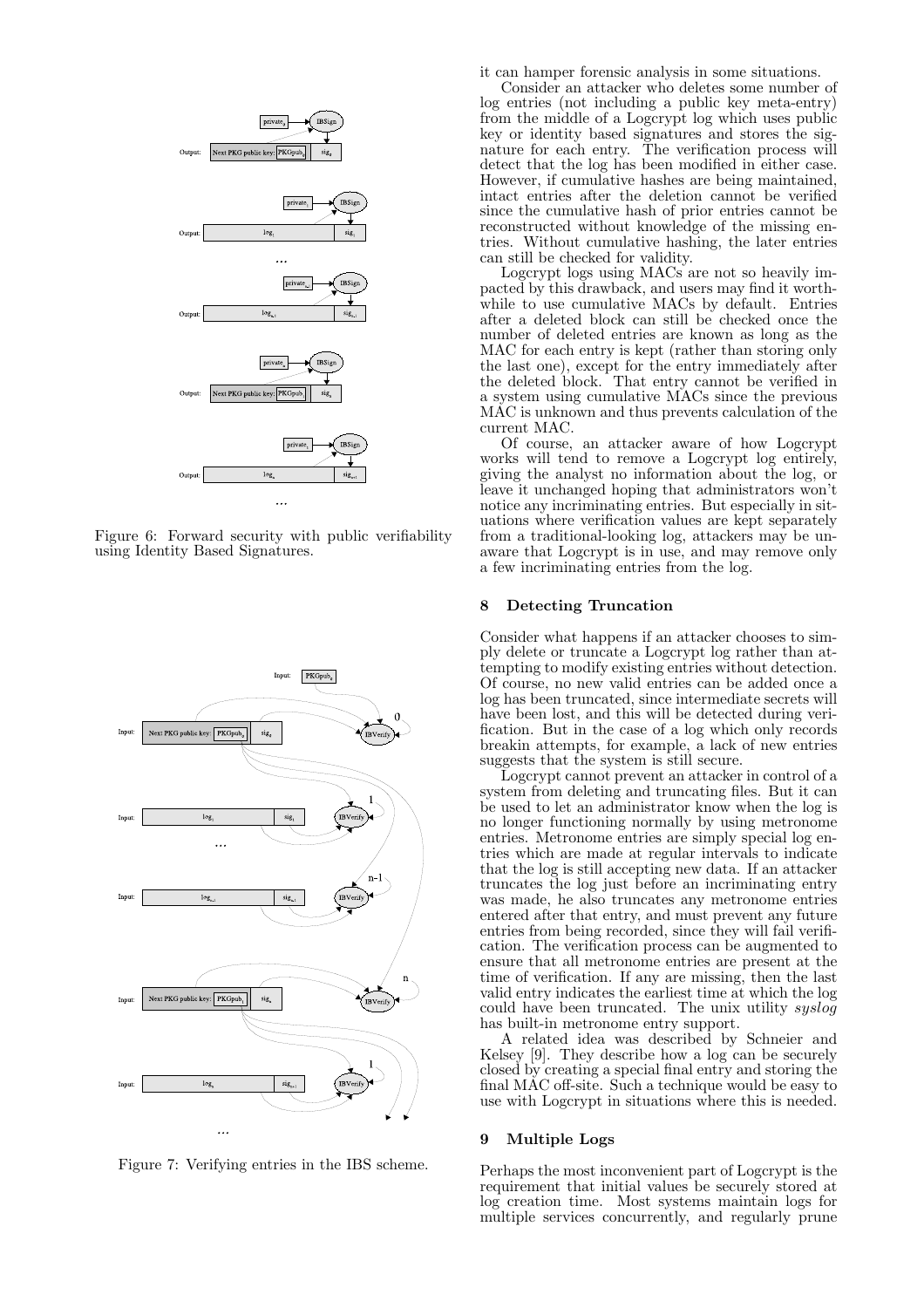

Figure 8: Maintaing concurrent logs with a single initial value.

out older entries by rotating log files. Unless initial values can be automatically, securely shipped to an external machine via a network, this quickly becomes an unwieldy task for system administrators.

To simplify this key distribution issue, we create a treelike structure of logs in which parent nodes store the initial secrets for their children. New children can be added at any time, and only the initial value created for the root node needs to be kept securely off the machine.

Figure 8 shows a simple case of a single encrypted master log which maintains the secrets for other system logs. Since the first child uses MACs instead of signatures and therefore has a secret initial value, the parent must encrypt all its entries. However, if all the children of a node use public key or identity based signatures, all the initial values will be public keys and need not be encrypted. Such a subtree can then be verified by anyone who can verify the integrity of the initial value of the root node.

Storing multiple logs in a tree structure has other advantages as well. If all system logs were merged into a single log instead of being kept separately and maintained in a tree, then the entire log will need to be traversed in order to check the validity of the last entry. With a tree structure, however, any individual log can be verified by starting at the root node and iteratively verifying the entries corresponding to the nodes which lead to the log in question.

# 10 Message Aggregation

One way an attacker might try to compromise Logcrypt is to generate a large number of spurious events to be logged by the system or otherwise bog down the system's logging facility. If the attacker can generate the events more quickly than the system can process them, the system could end up with a backlog of entries all vulnerable to attack since they haven't yet been signed.

Recall that Logcrypt only offers strong protection for events which occur before time  $t-l$ , where t is the time of attack and  $l$  is the time required for Logcrypt to use and then destroy the secret corresponding to a particular entry. Increasing the demands on the system allows the attacker to increase the overhead l, which defines the window in which he can compromise entries which have already been received. To some extent, this cannot be avoided, particularly if we assume an attacker that can thoroughly overwhelm the system.

However, we can improve the system's resilience to such attacks while reducing CPU and storage requirements under heavy load conditions by observing that for small entries, per-entry cost greatly exceeds perbyte processing costs. In particular, public key and identity based signature operations have a relatively high overhead that varies very little with the size of



Figure 9: Without aggregation, performance is bounded by per-entry overhead for small entries and per-byte overhead for large entries.



Figure 10: Aggregation minimizes per-entry overhead, leaving the system bounded almost entirely by the per-byte costs of hashing, MACing or encrypting entry contents. Latency in this test was kept under  $150\mu s$  for MAC,  $200\mu s$  for MAC+encrypt and 5ms for public key modes.

the log entry being signed. Consequently, if multiple new log entries arrive while the present entry is being processed, it makes sense to create a single signature for all of them combined rather than creating one signature for each entry, decreasing the average l across all the entries. Of course, this requires changes to the output format so that the entries can still be identified as distinct, and the verification process will have to consider the entries as a single unit.

Entry aggregation creates new possibilities for attackers which have the ability to overwhelm even Logcrypt's per-byte capacity, since they will be able to create increasing numbers of entries which the system will try to process before creating any signatures at all, whereas a system which processes entries one at a time would still create signatures on individual entries even as the queue filled up. Consequently, an upper limit could be set on the number of entries which may be aggregated into a single signature, providing an upper limit on latency for the head entry in the queue while still allowing much higher performance in high-load situations. However, in many systems Logcrypt's per-byte throughput will exceed network and disk capacity, so that external limitations will be reached before Logcrypt performance becomes an issue.

We tested the performance of the Logcrypt li-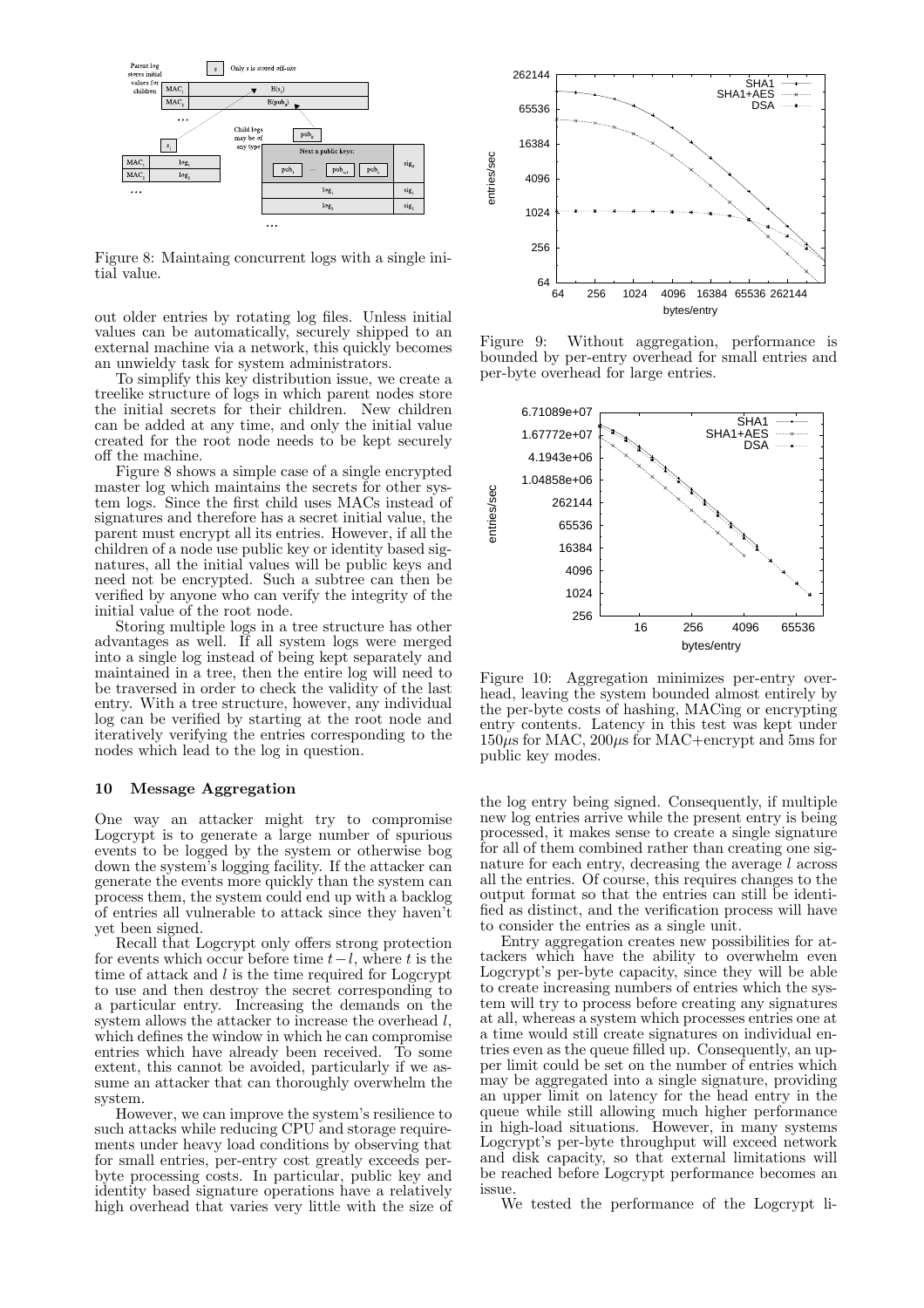brary on an Athlon64 3000+ running GNU/Linux, using OpenSSL 0.9.7g to provide the underlying crypto algorithms. OpenSSL does not support identitybased signature schemes, which consequently remain unimplemented in our library. Figure 9 shows entry throughput without entry aggregation. The flat slope for small entries reflects the per-entry bound when entry-processing costs are low; with not much data to hash or encrypt, we can see how fast our software can run through the steps required to process a single entry. The constant slope for large entries reflects the dominating per-byte overhead when only a few entries are processed per second; most of the time here is spent in the MAC and encryption functions as they process many kilobytes of message data, dwarfing the per-entry costs since only a few entries per second are processed. Per-entry latency (the time lag between an entry's arrival and its secure storage) for MAC mode averages around  $10\mu s$ , around  $15\mu s$ for MAC+encrypt, and just under 1ms for public key mode. Obviously, the choice of MAC, encryption and signature algorithms will greatly impact performance, particularly in the public key system which requires one key generation and one signature per entry. RSA, for instance, has high key generation times which make it unsuitable for high volume Logcrypt applications. For large entries, per-byte throughput is roughly consistent with OpenSSL's built-in benchmark utility for the algorithms used by Logcrypt, averaging around 150MB/sec for MAC and public key modes, each of which use SHA1, and around 50MB/sec for MAC+encrypt using SHA1 and AES.

To measure library performance for a system using entry aggregation, we constructed a virtual message queue and an algorithm which maximizes entry arrival rate while remaining below a reasonable average per-entry processing latency, in this case a small multiple of the per-entry overhead. We chose latency bounds of  $150\mu s$  for MAC mode,  $200\mu s$  for  $MAC+$ encrypt and  $5ms$  for public key mode. As figure 10 shows, this leaves an extremely small latency window for attackers, even for systems handling millions of small entries per second. Per-byte throughput reaches the maximal throughput given in the last paragraph for entries as small as 16 bytes, whereas the nonaggregating system was noticeably slowed by per-entry overhead for entries smaller than 2kB in the symmetric modes and 512kB using public keys.

Note that in the public key system, computing public/private keypairs can be CPU-intensive. Consequently, systems which have plenty of memory and regular intervals with low system load may find it beneficial to compute keypairs during these available intervals, storing them until needed. This is similar to increasing the parameter  $n$  which determines how many keys are listed per meta-entry, and comes at no security penalty as long as keys are still held securely until used and then immediately destroyed. As figure 9 shows, our system can process about 1125 DSA entries per second, including generating the 1125 keypairs. At 1184 bits per keypair, then, a megabyte of RAM could be filled with about 7000 pregenerated keypairs in under 7 seconds.

#### 11 Conclusion and Future Work

In this paper, we showed several innovative ways of achieving forward security for logs. We showed how to allow forward secrecy as well as tamper evidence in the simple system, as has been done in previous work, and then added a public key variant allowing verifiability without the ability to forge entries. We showed how multiple logs can be maintained concurrently and verified using a single initial value. We sug-

gested optimizations which resist flooding attacks and dramatically improve performance under high load conditions. We described how logs can be made resistant to truncation, and closed to further additions. These features all address significant needs in systems administration as well as other disciplines such as finance and medicine which deal with tamper-sensitive data.

Future work may address further improvements to the public key variant of Logcrypt. Hierarchical IBS systems and meta-entries storing multiple PKG public keys can be used to further improve performance while keeping overhead low. Bellare and Miner's contribution [2] also provides an obvious avenue for space-efficient public verification.

An initial implementation of our symmetric and public key systems is available under the GPL at http://isrl.cs.byu.edu/logcrypt/index.html. It implements our simple system as well as the public key variant using DSA signatures. Recent results relating to SHA1 and MD5 suggest that new systems should begin using alternative algorithms. Hash/MAC algorithms with significantly different performance characteristics could impact the ways in which Logcrypt is used. Future work will include performance refinements and increased convenience features in the form of both library functions and sample applications.

Thanks to Kent E. Seamons and Hans Reiser for their feedback, and especially to Ed Schaller for writing the bulk of the implementation.

#### References

- [1] M. Bellare and P. Rogaway, Random Oracles are Practical: A Paradigm for Designing Efficient Protocols, ACM Conference on Computer and Communications Security 1993, pp62-73.
- [2] M. Bellare, S. Miner. A Forward-Secure Digital Signature Scheme. In Proc. of Crypto, pp. 431– 448, 1999.
- [3] M. Bellare and B. Yee, "Forward Integrity for Secure Audit Logs," Technical Report, Computer Science and Engineering Department, University of California at San Diego, November 1997.
- [4] J. Cha, J. Cheon, "An ID-based signature from Gap-Diffie-Hellman Groups," Proc. of PKC 2003, Lecture Notes in Computer Science, Vol. 2567, pp. 18-30 (2003).
- [5] C. N. Chong, Z. Peng, and P. H. Hartel. Secure audit logging with tamper resistant hardware. Technical report TR-CTIT-02-29, Centre for Telematics and Information Technology, Univ. of Twente, The Netherlands, Aug 2002.
- [6] A Cost-Based Security Analysis of Symmetric and Asymmetric Key Lengths, RSA Laboratories Bulletin  $#13$ , April 2000.
- [7] A. Futoransky and E. Kargieman. PEO Revised. DISC 98 (Dı´a Intrenacional de la Seguridad en Cómputo). DF, Mexico. 1998.
- [8] A. Futoransky and E. Kargieman. VCR y PEO, dos protocolos criptogr´aficos simples. 25 Jornadas Argentinas de Informática e Investigación Operativa, July 1995.
- [9] J. Kelsey, B. Schneier. Minimizing Bandwidth for Remote Access to Cryptographically Protected Audit Logs. Recent Advances in Intrusion Detection, 1999.